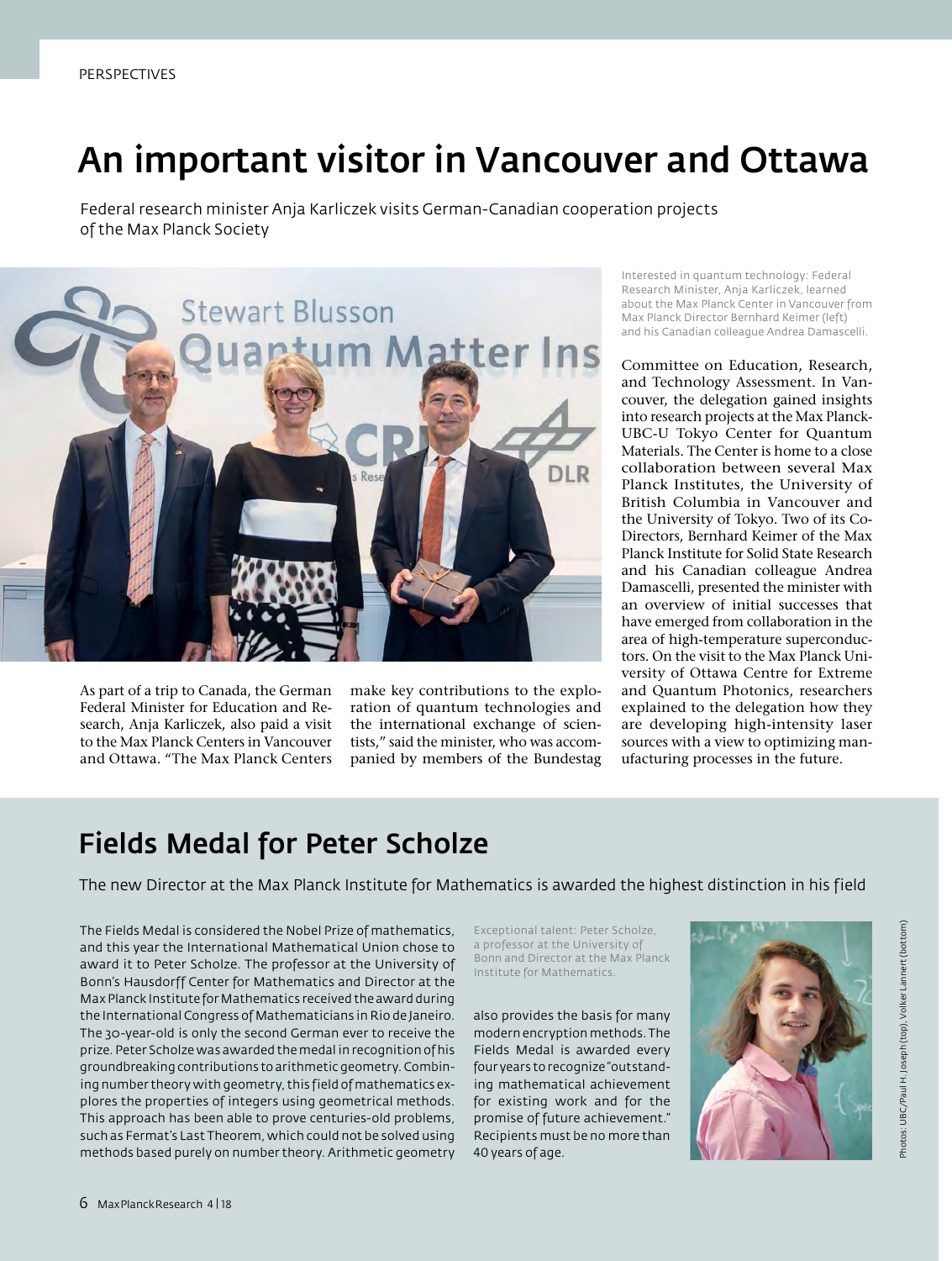### "Our limit value is unacceptably high"

Jos Lelieveld speaks about the lethal consequences of air pollution, especially as a result of fine particulate matter

In the year 2015, air pollution caused the premature deaths of some 4.5 million people worldwide, including 237,000 children. This is the conclusion reached by a team working under Jos Lelieveld, Director at the Max Planck Institute for Chemistry, in a study in the journal LANCET PLANETARY HEALTH. By way of comparison, smoking causes around 6.4 million premature deaths each year. Researchers have found the most dangerous pollutant to be fine particulate matter with a particle size of less than 2.5 micrometers – this alone was responsible for the deaths of 4.3 million people in 2015.

### *Mr. Lelieveld, how do you know which airborne pollutants lead to which diseases and how many deaths they cause?*

Jos Lelieveld: The method we use is the same as that for determining the number of premature deaths due to smoking. It is based on cohort studies involving over a million people, primarily in Europe and the U.S. These studies record the conditions in which people live and the risk factors they are exposed to, taking account not only of environmental factors but also of diet, for example. Statistical methods are then used to attribute the diseases to the risk factors.

#### *In 2013, you estimated the number of deaths due to air pollution to be 3.3 million. Why are death rates considerably higher now?*

The epidemiological data has improved considerably since then. That being said, our figures are still very conservative. There are indications that death rates due to air pollution are even higher in India and China, for example. In some parts of China, India, and Africa, the air is far more polluted than in the U.S. and Europe, where the cohort studies are conducted. The effect could therefore be even greater. It also turns out that we have not yet considered all the diseases that could – at least partly – be caused by air pollution.

#### *What needs to happen in order to reduce the number of premature deaths, especially among children?*

In poorer countries, such as in Africa, many children die of pneumonia due to airborne pollutants, primarily as a result of poor diet and inadequate medical care. Action is therefore needed on three different fronts. Of course, the air needs to become cleaner, but improvements are also needed in diet and medical care. In India, for example, this approach has already yielded positive results: although air pollution increased between 2010 and 2015, the mortality rate for children fell by 30 percent. Indeed, children in India probably develop pneumonia more often nowadays, but improvements in medical care mean it's less likely to be fatal.

### *Are politicians doing enough to tackle air pollution?*

That's not the impression I get. Unlike with malaria and HIV, the problem of air pollution is yet to register with politicians, particularly in Africa. In many poorer countries, refuse is burned on almost every street corner, partly due to the absence of a proper system of waste disposal. Here, it would help to explain to people that this is putting children's lives in danger. On top of that, many deaths among children could be prevented with simple, economical programs, such as the use of clean fuels for cooking and heating. This has been shown to work in India, where the widespread burning of cow dung was a major contributor to air pollution. The government therefore provided people with better ovens and access to clean fuels, often with support from private donors. If it wasn't for this, the country's air pollution would probably be even worse today.

#### *According to your study, many people still die as a result of air pollution, even in Central Europe. Has the region's air quality not improved?*

Although air quality has improved significantly since the 1970s, it still isn't good. Moreover, the high population density means that many people are exposed to poor-quality air, and so the mortality rate in Central Europe is similar to that in India. This is also because the air quality here is generally poor – unlike in India, where there are areas with very bad air but also some with cleaner air.



Jos Lelieveld 

### *Why does this problem primarily affect old people in our society?*

The excellent medical care available here means that children very rarely die of pneumonia. Similarly, older people generally don't die of pneumonia brought on by airborne pollutants, but rather of cardiovascular diseases. Arteriosclerosis, the main cause of such diseases, develops over the course of many years.

#### *What is your assessment of the EU's limit values?*

The limit value for fine particulate matter is 25 micrograms per cubic meter of air. In comparison, the limit is 12 in the U.S. and 10 in Canada, which is also the figure recommended by the WHO. However, we only talk about truly clean air at levels below 2.5 micrograms per cubic meter. Our limit value is therefore unacceptably high, and it is even more unacceptable if it is exceeded in some German cities. A limit of 25 micrograms is not sufficient to prevent diseases.

### *Are we setting the right priorities with the debate surrounding nitrogen oxides from diesel cars?*

The debate isn't really getting us anywhere. In my opinion, fine particulate matter is a bigger problem. Generally speaking, diesel vehicles are very dirty. Cars meeting the Euro 6 standard are much cleaner, but I'm worried about how effective they'll be at reducing emissions in ten years' time. Besides, although fine particulate matter is partly formed by nitrogen oxides from traffic, there are also other sources – especially coal-fired power plants and agriculture.

Interview: Peter Hergersberg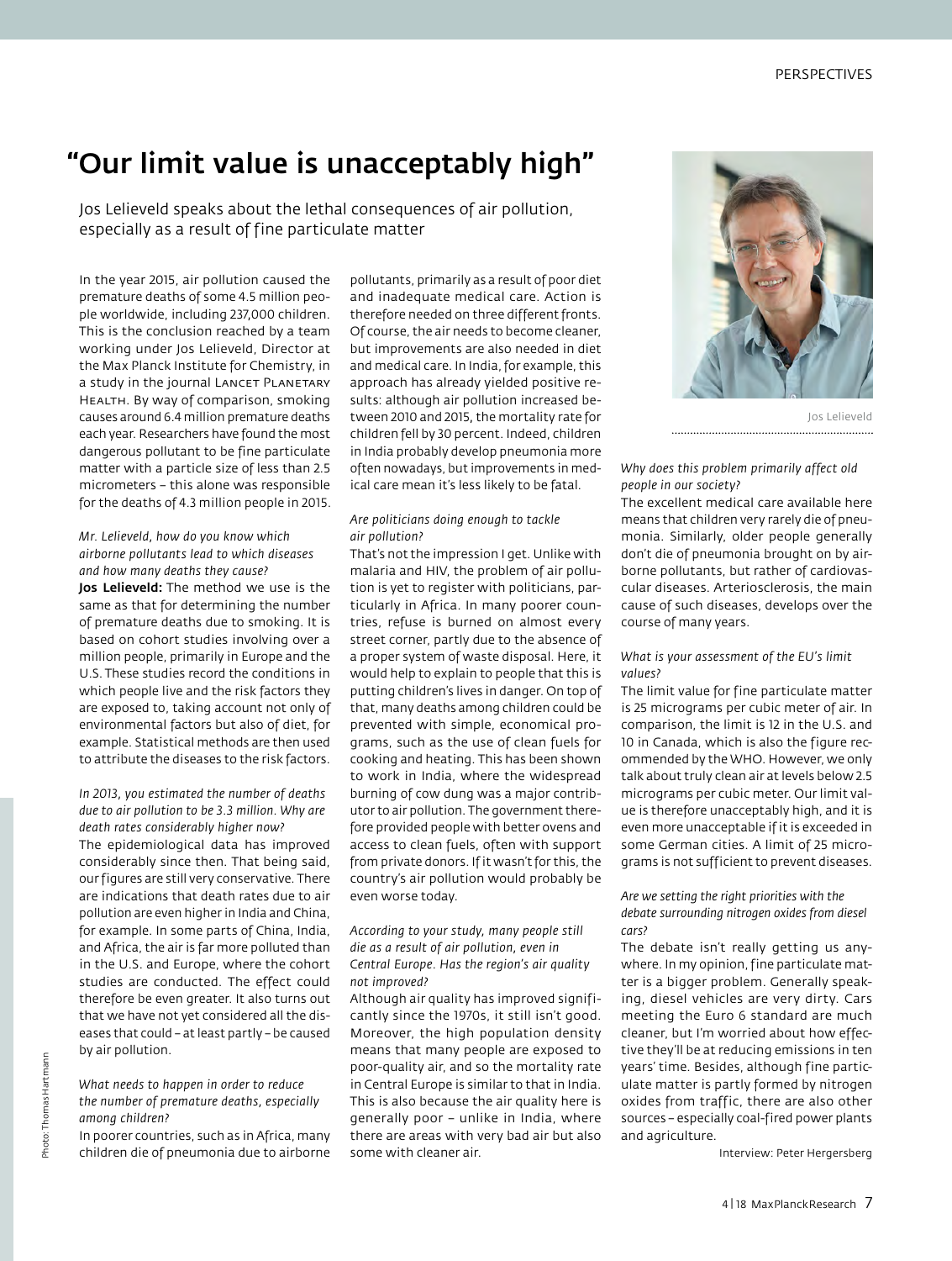### Award for pioneering achievements in palaeogenetics

Max Planck Director Svante Pääbo receives the lucrative Körber Prize 2018



After making a name for himself with his revolutionary insights into the origins of humankind, he has now received another prestigious science award: Svante Pääbo, Director at the Max Planck Institute for Evolutionary Anthropology in Award ceremony in Hamburg: Svante Pääbo (center) is awarded the Körber Prize 2018 by Max Planck President Martin Stratmann (left) and Lothar Dittmer, chairman of the executive board of the Körber Foundation.

Leipzig, has been awarded the Körber European Science Prize 2018. One of his most important scientific achievements is the decoding of the Neanderthal genome. "His work has revolutionized our understanding of the evolutionary history of modern humans," the jury said in their decision. They also cited the major role that his work has played in the realization that Neanderthals and other extinct hominids contributed to the evolution of modern humans. Even as a doctoral student, Pääbo succeeded in proving that DNA can survive in ancient Egyptian mummies. In the mid-1990s, Pääbo and his colleagues were the first to decipher part of the mitochondrial DNA of a Neanderthal. In 2014, the team in Leipzig succeeded

in completely reconstructing the Neanderthal genome. The Körber Prize, which Pääbo received in Hamburg in September, is one of the most lucrative research prizes in the world, carrying EUR 750,000 in prize money.

### A journey through time in Dahlem

A new smartphone app provides users with information about the science hub in Berlin

The Dahlem research campus in southwest Berlin made scientific history in the early 20th century. From 1912 onwards, it was the birthplace of numerous Institutes of the Kaiser Wilhelm Society, the forerunner to the Max Planck Society. Adolf Butenandt, a biochemist who conducted research in Dahlem in the 1930s, went so



far as to say it felt like being in "science heaven". Like many colleagues working in the vicinity, Butenandt received a Nobel Prize for his research. To this day, traces of the site's checkered past can still be found in Dahlem. Now, a new smartphone app allows anyone to discover the campus for themselves. The illustrated audio guide takes in ten locations, which visitors can find easily thanks to a map featuring GPS tracking. The audio texts provide information about historical buildings and tell the stories of those who worked there and their discoveries. Examples include Otto Hahn and Lise Meitner, Albert Einstein, and Fritz Haber. The now legendary German uranium project at the Kaiser Wilhelm Institute for Physics brought the possibility of a German atomic bomb within reach during the National Socialist era. The reason why this never happened is revealed in the app, called DahlemTour Berlin.

The former home of many great minds: among others, the researchers in Dahlem included Lise Meitner, Fritz Haber, and Albert Einstein.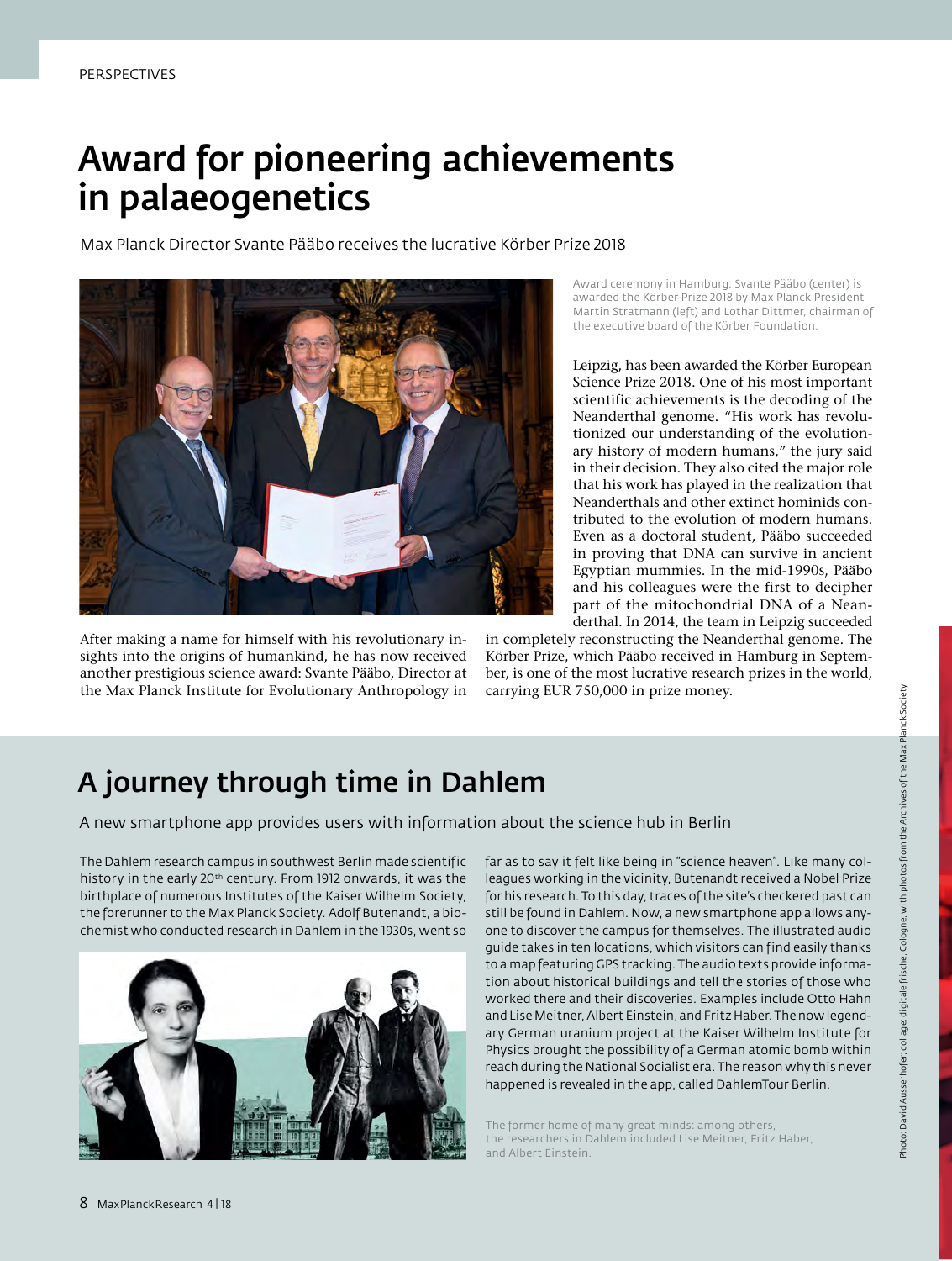### Award for an animal-friendly technique

German agriculture ministry presents Animal Welfare Research Prize to Max Planck scientists

Dirk Görlich and Tino Pleiner from the Max Planck Institute for Biophysical Chemistry in Goettingen have succeeded in developing a technique that eradicates the need for large numbers of laboratory animals. For this work, the two scientists have been awarded this year's Animal Welfare Research Prize from the German Federal Ministry of Food and Agriculture. They developed what are known as secondary nanobodies, which can replace the most widely used antibodies in medicine and research. As a result, significantly fewer animals will be needed for antibody production in the future. Nanobodies are fragments of miniantibodies, with particularly simple

structures, that can be formed in the blood of camel-like animals such as alpacas. Once these nanobodies have been extracted from a small blood sample taken from an alpaca, they can be reproduced in the laboratory on any scale and as often as necessary using bacteria. Until now, large-scale antibody production has required the use of tens of thousands of laboratory animals each year. In addition to their natural function of affording protection against disease-causing organisms, antibodies are indispensable tools in biomedical research and in medical diagnostics and treatment. For example, they are used in pregnancy tests and to establish blood groups.



Special immune system: the antigens that alpacas form in their blood can be reproduced in the laboratory using bacteria.

# **Berlin's economy is booming.**

Research and development with expert knowledge from universities and research institutions are an important driving force.

Berlin Partner promotes cooperation between science and industry and supports the establishment of sciencebased companies in Berlin. We want every good idea to become a reality.

**Get in touch with us. www.berlin-partner.de technologie@berlin-partner.de**

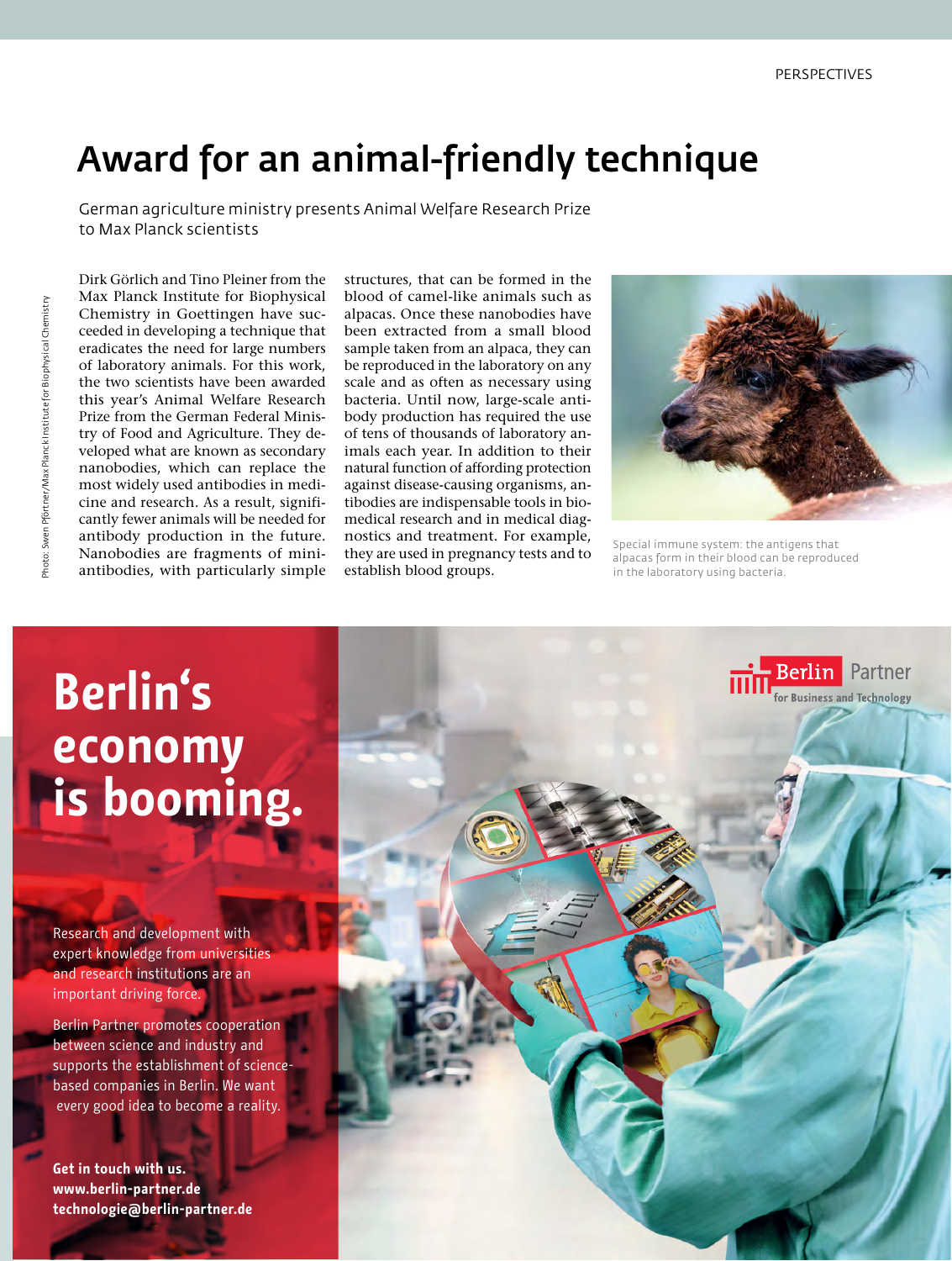### PERSPECTIVES



Berlin: party with live chemistry show.



Hanover: trying on cleanroom suits.



Duesseldorf: interactive experiments for children.





Hamburg: talks by the "Flying Professors" on the underground.

### Max Planck Day

Eighty-two Institutes present their research as part of a nationwide initiative

From Freiburg to Rostock and from Cologne to Dresden: on 14 September 2018, 35 German cities held a series of events centered around this colorful hashtag. The Max Planck Society Max Planck Day in the run-up to the festival, which saw a total of 82 Institutes invite citizens to experience research firsthand. Events included tours and interactive experiments, science slams and debates, children's activities, and quizzes. The program generused this logo and the question "What are you looking for?" to spread the word about ated a great deal of interest, with the science market in Munich alone attracting over 5,000 visitors. Likewise, Max Planck Institutes across the rest of the country also reported large crowds – amounting to some 22,000 people in total.



Frankfurt: "Thirst for Knowledge" – a bar evening with short talks.



Munich: science market featuring 20 Institutes and an on-stage program.



Stuttgart: science stand-up Vince Ebert.